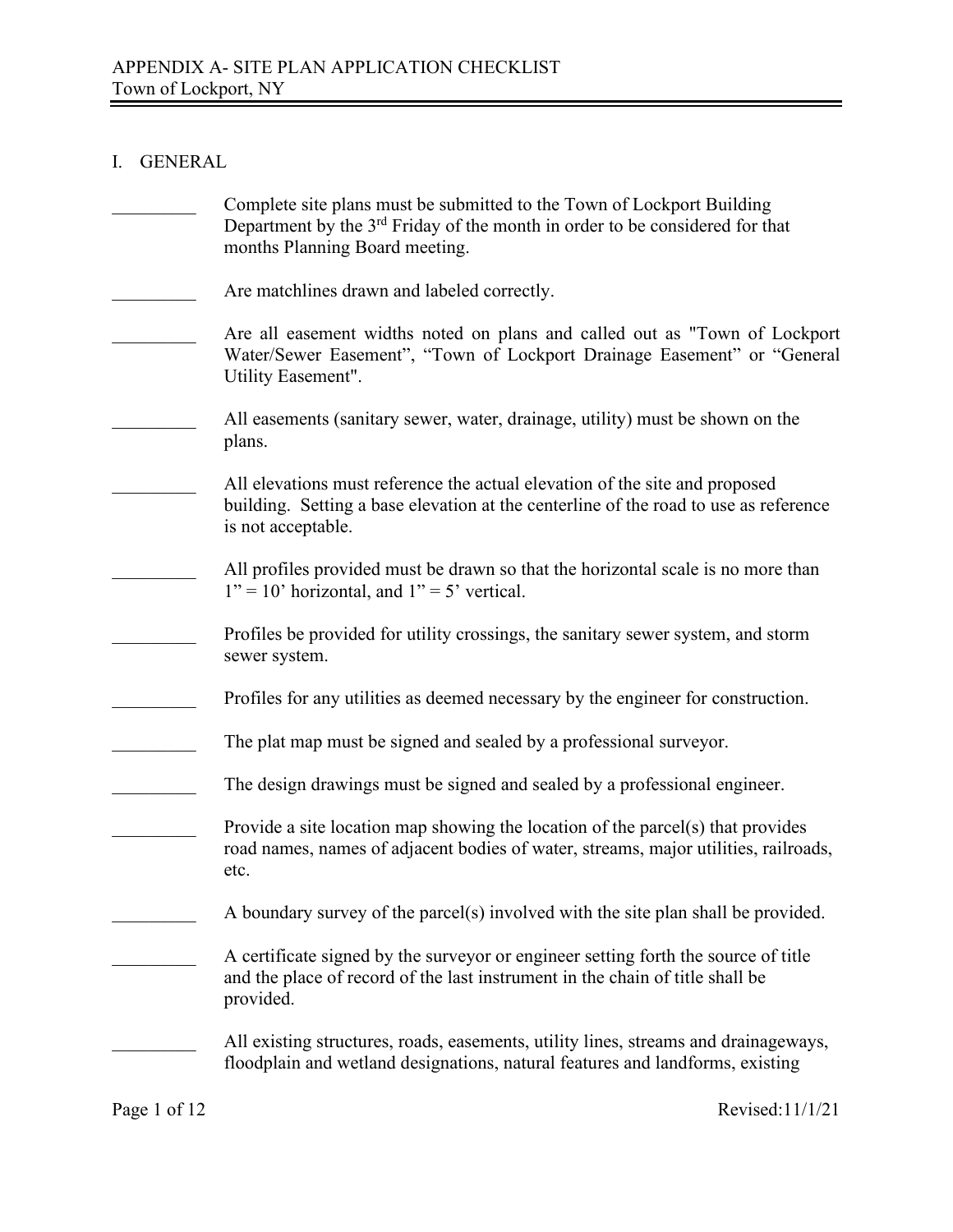| topography (max 2-foot contours) must be shown on an "existing conditions"<br>drawing.                                                                                                                                             |
|------------------------------------------------------------------------------------------------------------------------------------------------------------------------------------------------------------------------------------|
| The plan must discuss / label existing zoning and present use of the property and<br>surrounding properties, as well as show setback of existing development to the<br>nearest property line.                                      |
| All plans shall contain north arrow, scale and date.                                                                                                                                                                               |
| All proposed streets, easements, location, type and size of vehicle entrances<br>including fire lanes shall be shown.                                                                                                              |
| Information on parking, vehicle loading and stacking, indicating surfacing, size<br>and angle of parking stalls, width of drive aisles and the schedule of spaces to<br>serve the proposed development must be shown in the plans. |
| Information on the location and layout of proposed structures, including number<br>of floors, floor area, height, gross and net density, setbacks and proposed use of<br>each structure shall be included in the plans.            |
| A general landscaping plan and planting schedule shall be included in the plans.                                                                                                                                                   |
| Any and all separate permits required for the development must be obtained prior<br>to finalization of site plan approval.                                                                                                         |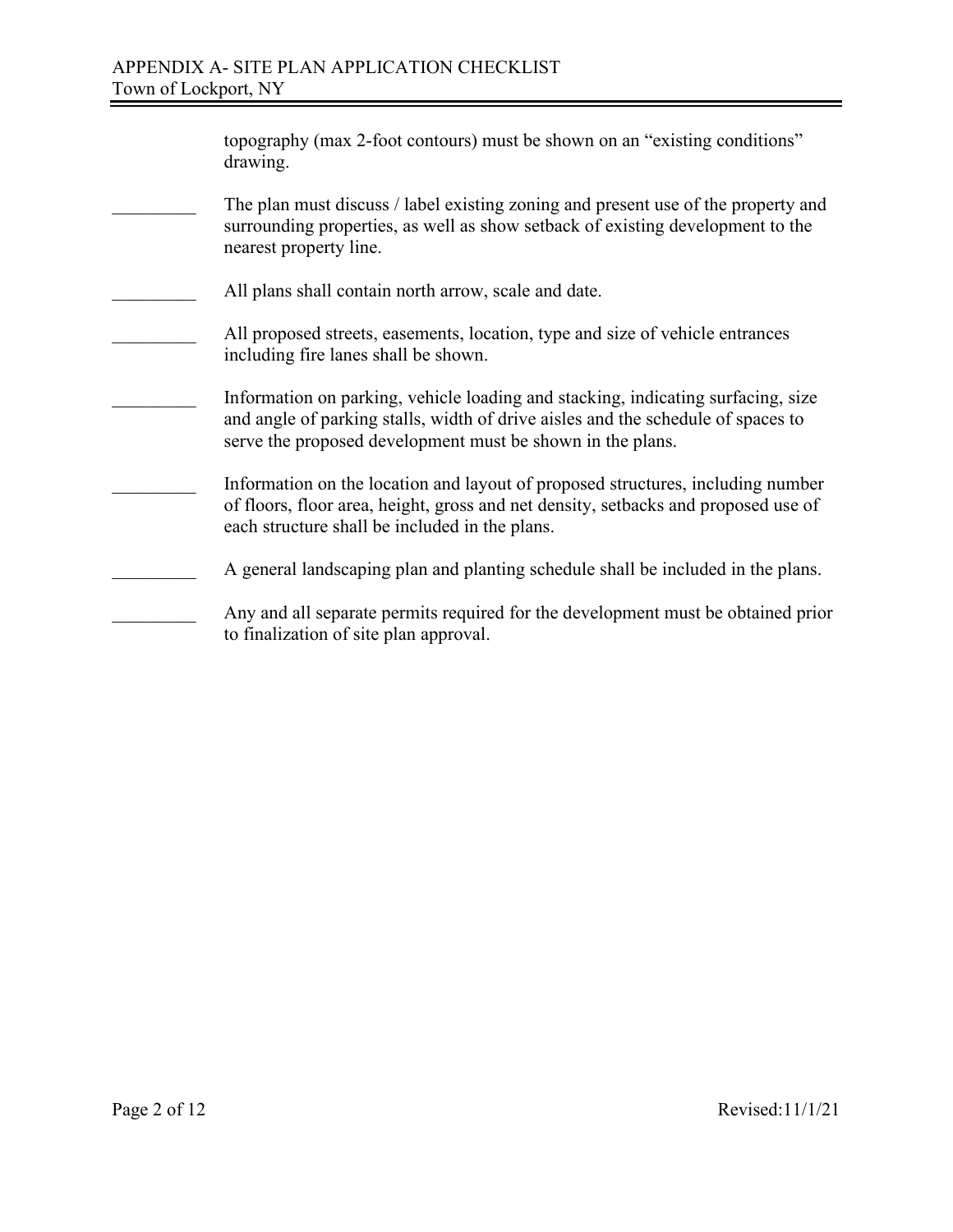# II. UTILITY PLAN- GENERAL

| A note must be on the plans that states "A minimum of 10.0 feet of horizontal and<br>18 inches of vertical separation must be maintained between all sanitary sewer<br>and water services."                                           |
|---------------------------------------------------------------------------------------------------------------------------------------------------------------------------------------------------------------------------------------|
| A note must be on the plan that states "Select backfill is required for all utilities<br>(gas, water, storm, sanitary) that cross through any pavement area." The limits of<br>the select backfill must be shown on the utility plan. |
| All existing utilities, grading, etc. must be shown use a grey line type.                                                                                                                                                             |
| All proposed utilities, grading, etc. must be shown use a black line type.                                                                                                                                                            |
| Location, type and height of lighting, fencing, retaining walls, screen planting and<br>signage shall be shown on the plans.                                                                                                          |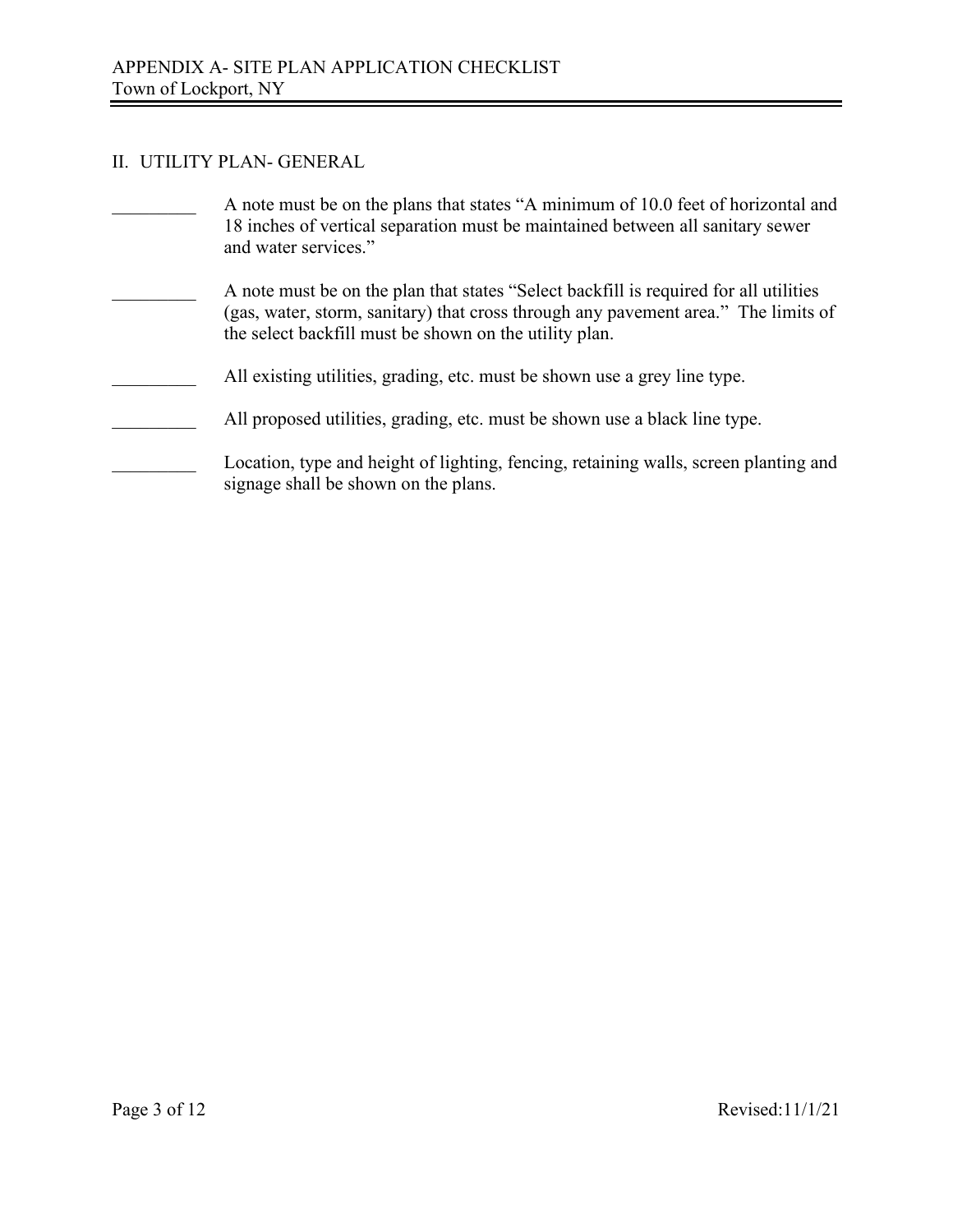### III. UTILITY PLAN- WATER

| A note must be on the plans that states "The Town of Lockport Water Department<br>is to be notified a minimum of 48-hours prior to starting the connection for the<br>new water service." |
|-------------------------------------------------------------------------------------------------------------------------------------------------------------------------------------------|
| All notes on the plans must reference the "Town of Lockport Water Department"                                                                                                             |
| The Town of Lockport requires waterline connections to be made with a 3 way<br>valve cluster.                                                                                             |
| Provide a trench detail for the proposed waterline installation. The detail must<br>show the depth of cover, stone bedding and indicate the use of underground<br>waterline marker tape.  |
| A note must be added to the drawings that retaining glands are required on all<br>waterline fittings.                                                                                     |
| Are notes requiring 5-feet of cover to be maintained over waterline included?                                                                                                             |
| Are watermain trench edges at least 5' away from edge of public pavement and<br>gutters?                                                                                                  |
| Check for watermain conflicts with other pipes or underground obstacles.<br>(Note: Vertical separation on plan near each crossing)                                                        |
| Check that all numbers and notations agree between plans and profiles.                                                                                                                    |
| Do all water fittings, valves, hydrants, etc. have stations and offsets.                                                                                                                  |
| Are service(s) located on plan (drawn or chart form).                                                                                                                                     |
| Is existing waterline information shown on plans including size, location and type<br>of material?                                                                                        |
| Has submitting engineer flow tested waterline at project site for adequate fire<br>protection.                                                                                            |
| Backflow prevention for water connections may be required. The type, placement<br>and supporting calculations are subject to Town review and approval.                                    |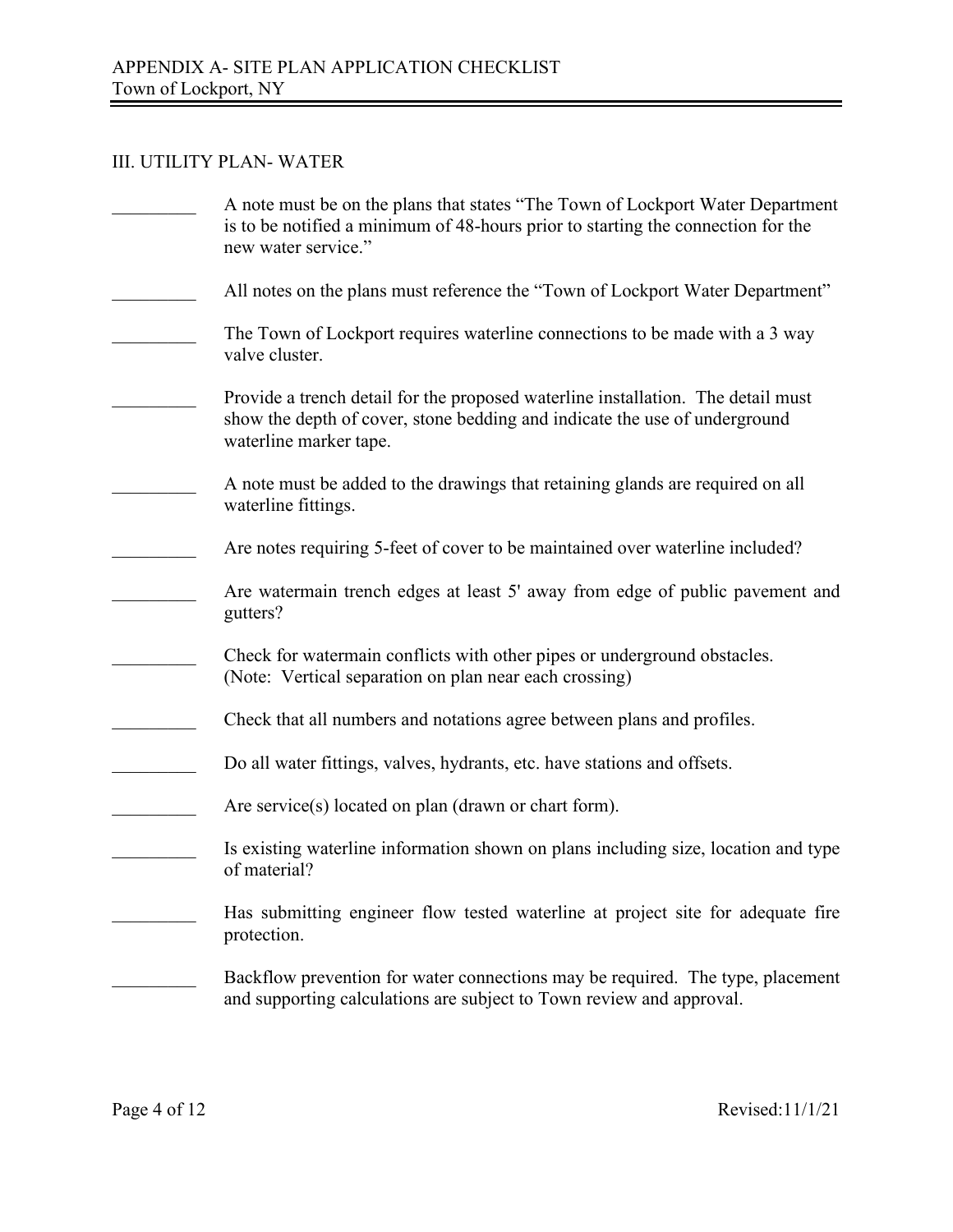## IV. UTILITY PLAN- SEWER

| Add a note to the plans that states "The Town of Lockport Sewer Department is to<br>be notified a minimum of 48-hours prior to starting the connection for the new<br>sanitary sewer service." |
|------------------------------------------------------------------------------------------------------------------------------------------------------------------------------------------------|
| All notes on the plans must reference the "Town of Lockport Sewer Department"<br>Maximum distance between manholes is 400'.                                                                    |
|                                                                                                                                                                                                |
| Manholes should be placed on lot lines where possible.                                                                                                                                         |
| Are pipe grades, lengths and inverts correct on sanitary sewer.                                                                                                                                |
| Are sanitary sewer trench edges at least 5' away from edge of Public pavement or<br>gutter?                                                                                                    |
| Do rim elevations on sanitary sewer manholes match road crown elevation.                                                                                                                       |
| Check for sanitary sewermain conflicts with other pipes or underground obstacles.<br>(Note: Vertical separation on plan near each crossing)                                                    |
| Check that all numbers and notations agree between plans and profiles.                                                                                                                         |
| Do all sanitary manholes, c.o's etc. have stations and offsets.                                                                                                                                |
| Does 8 tenths rule need to be applied to sanitary sewer?                                                                                                                                       |
| Are connections to existing sanitary sewers noted?                                                                                                                                             |
| Is sanitary sewermain offset from baseline or utility easement dimensioned on<br>plans.                                                                                                        |
| Are flat top manholes noted where rim to invert dimension is less than 7.1'.                                                                                                                   |
| Are inside drop connections used where difference in inverts is over 2.0'.                                                                                                                     |
| Are Manholes numbered on plans.                                                                                                                                                                |
| Is existing sanitary sewerline information shown on plans including size, location and<br>type of material.                                                                                    |
| If an existing manhole needs to be core drilled, check to see if hole will fall on<br>manhole section seam, if it does can it be moved?                                                        |
|                                                                                                                                                                                                |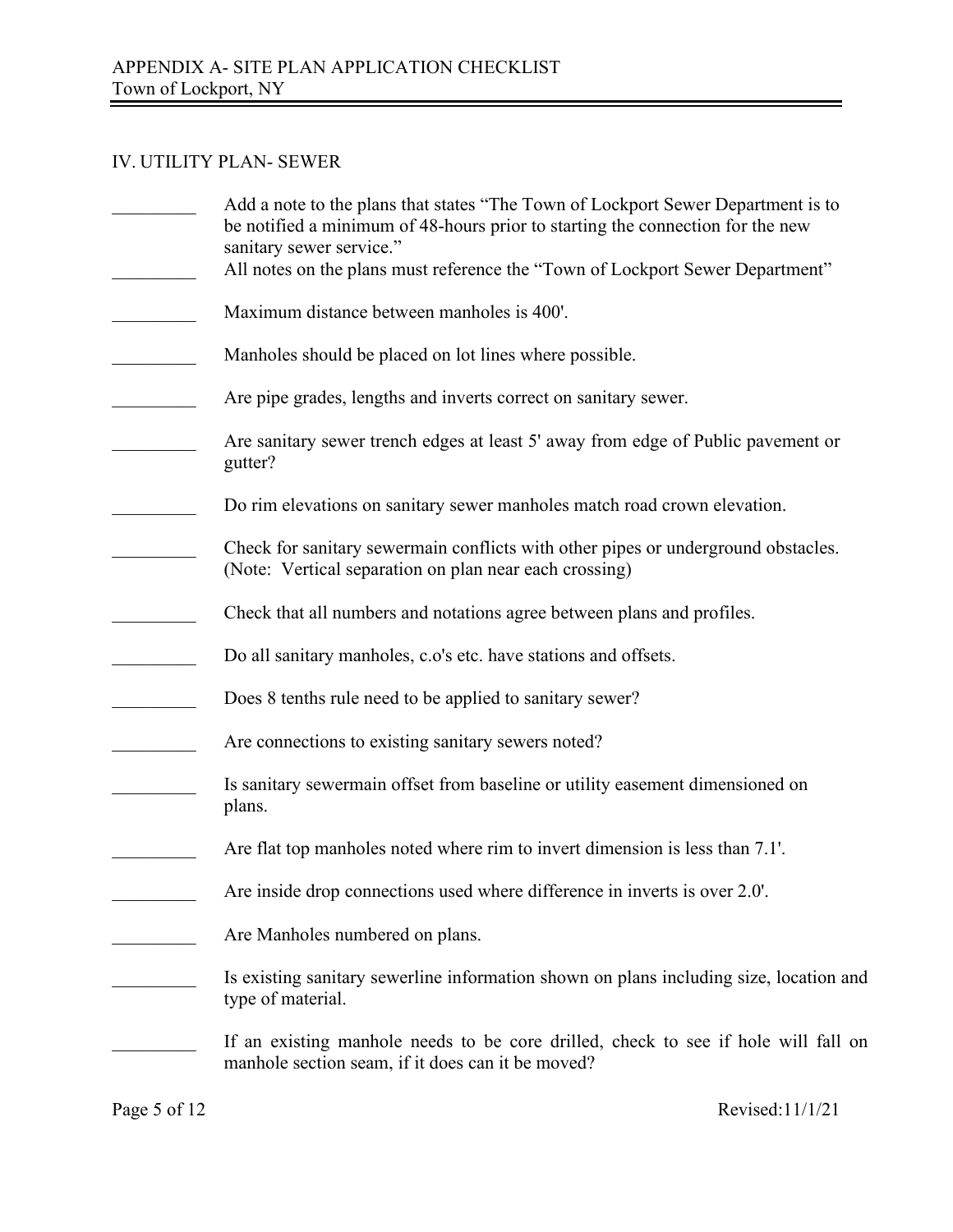If a connection to an existing Niagara County Sewer District (NCSD) manhole or trunk line is required, written permission needs to be obtained from the NCSD. Please consult with the Town Engineer for further information.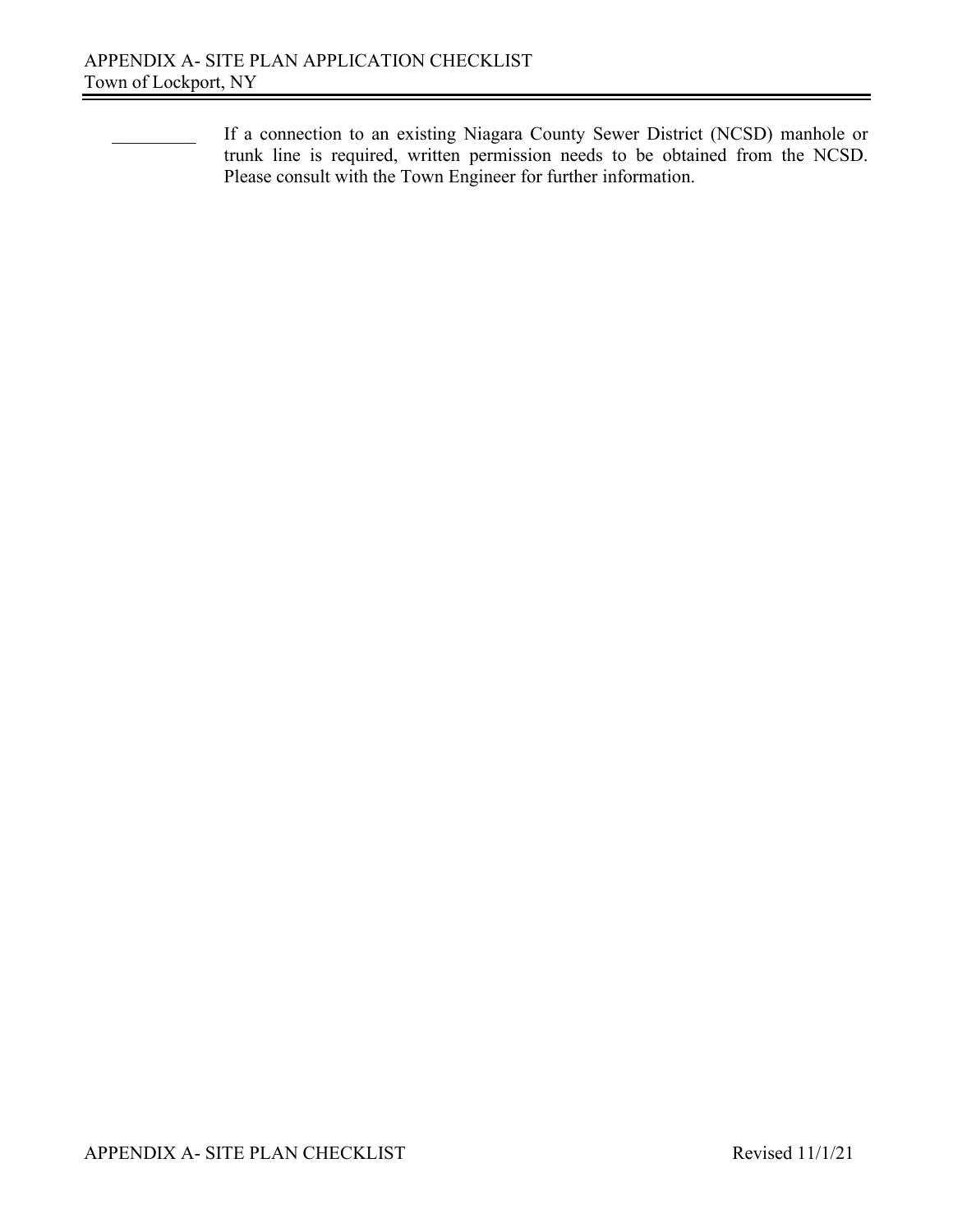# V. PAVEMENT

| Asphalt pavement (parking lot) grades should be at least 1.5%, preferably 2.0% to drain<br>properly, minimize public safety concerns and avoid liability issues. These grades must<br>be shown on the drainage plan with flow arrows showing the direction of water flow. |
|---------------------------------------------------------------------------------------------------------------------------------------------------------------------------------------------------------------------------------------------------------------------------|
| Show on the plans a cross section of proposed sidewalk                                                                                                                                                                                                                    |
| Show on the plans a cross section of the proposed asphalt pavement. It is suggested that<br>a thicker asphalt section be used for high traffic travel areas where the dumpster is<br>located or where deliveries will occur.                                              |
| If connections to cross access driveways are being made with adjacent sites, a detail must<br>be shown on the plans for the proposed connection. The pavement transition detail must<br>include a V-shaped saw cut into the existing pavement and tack coat.              |
| Provide cut/fill calculations.                                                                                                                                                                                                                                            |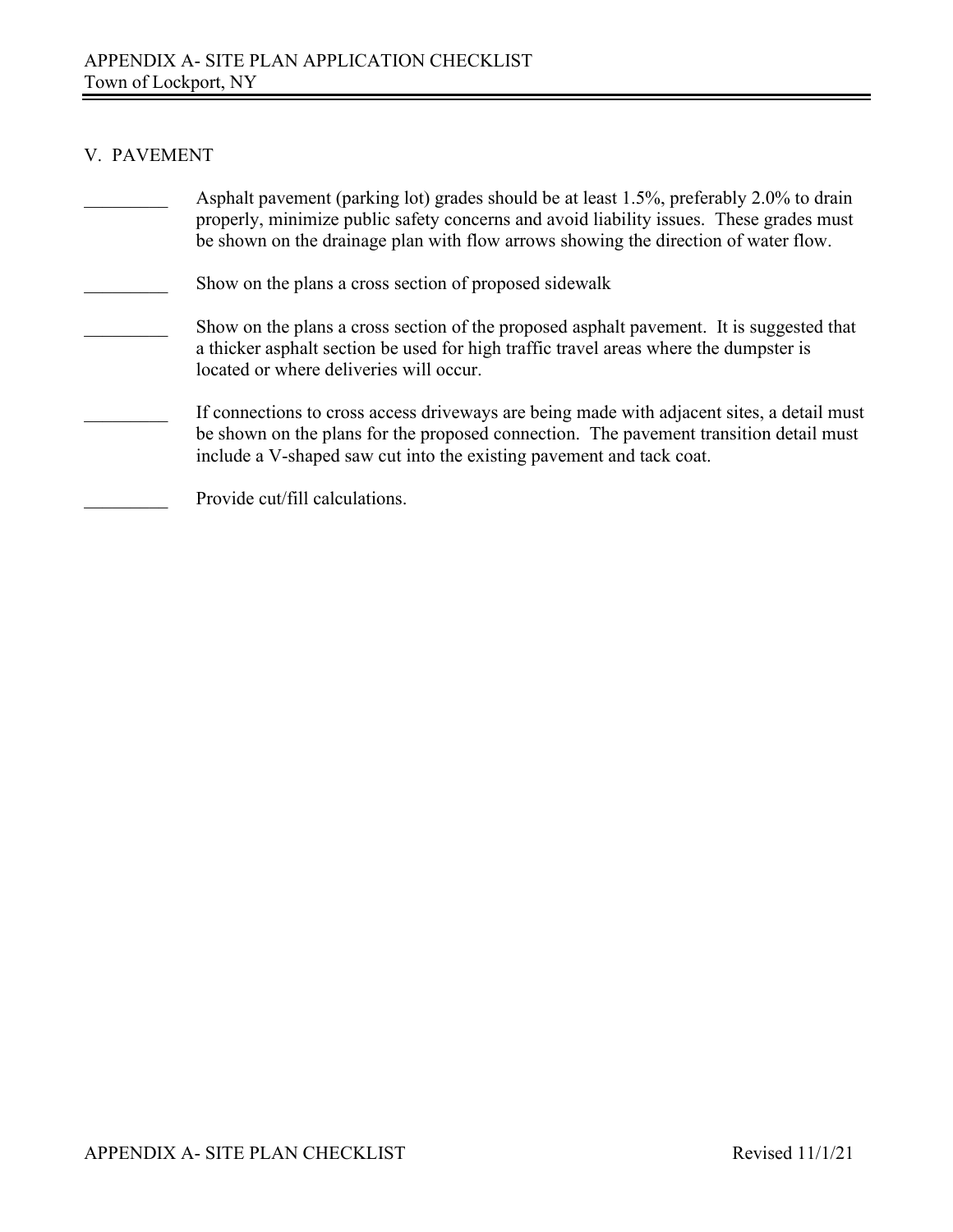# VI. DRAINAGE/GRADING

| The stockpile area for topsoil and fill must be shown on the design plans.                                                                                   |
|--------------------------------------------------------------------------------------------------------------------------------------------------------------|
| Spot elevations for adjacent properties must be provided on the grading plan.                                                                                |
| A minimum of 12-inches of cover are required for all storm sewer pipes. Storm sewer<br>pipe located within the sub-base of the pavement area is not allowed. |
| Invert elevations must be shown for all culverts under driveways.                                                                                            |
| Provide energy dissipation at all storm pipe outlets.                                                                                                        |
| Provide emergency overflow for the detention pond above the 100-year storm elevation,<br>that can safely pass the peak 100-year flow into the pond.          |
| All culverts under driveways must be shown with galvanized end sections.                                                                                     |
| Diameter, material type, and inverts of all roof leader downspouts must be shown on the<br>plans.                                                            |
| Diameter, material type, and inverts of all stormsewer pipes must be shown on the plans.                                                                     |
| Is the FFE of the structure 18 inches above the centerline of adjacent roadways?                                                                             |
| Are pipe grades, lengths and inverts correct on storm sewer.                                                                                                 |
| Are storm sewerline trench edges at least 5' away from edge of public pavement or gutter<br>where applicable.                                                |
| Are C.B. rims at correct elevations                                                                                                                          |
| Check for storm sewer conflicts with other pipes or underground obstacles.<br>(Note: Vertical separation on plan near each crossing)                         |
| Check that all numbers and notations agree between plans and profiles.                                                                                       |
| Do all storm manholes and C.B.'s have station, offset and inverts.                                                                                           |
| Make sure all ditches have flow arrows indicating direction of flow.                                                                                         |
| Is existing storm sewerline information shown on plans including size, location and type<br>of material.                                                     |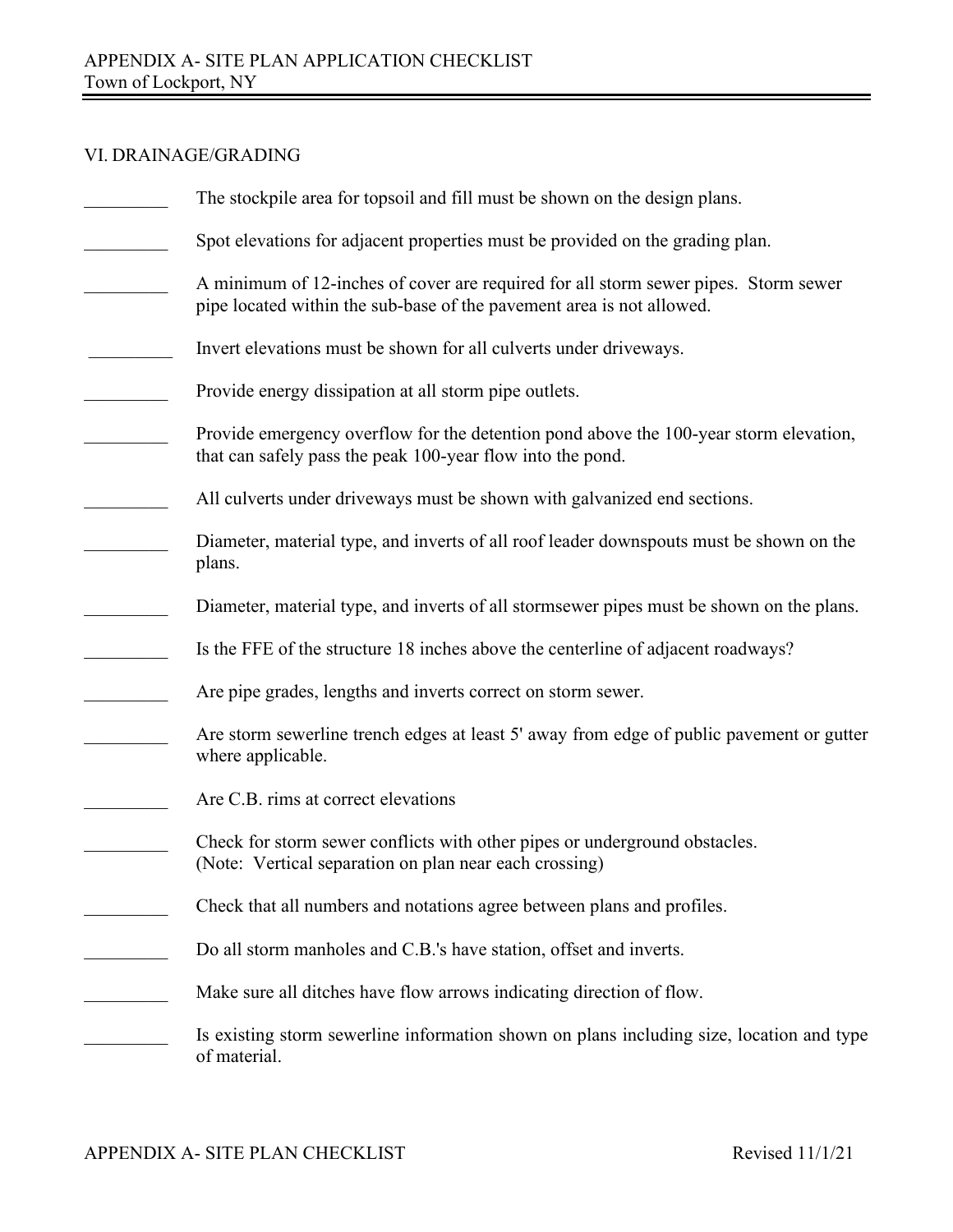- All roadside ditches directly adjacent to the site shall be culverted (covered) unless the developer demonstrates to the satisfaction of the board that, for engineering, culverting (covering) is not feasible.
	- For sites with less than one (1) acre of disturbance, and greater than a 5,000 square foot increase in impervious area, the design engineer is required to detain the difference between the 10-year pre-developed storm and the 25-yeat post-developed 24-hour design storm event.
- For sites with greater than one (1) acre of disturbance, the design engineer is required to detain the difference between the 10-year pre-developed storm and the 25-yeat postdeveloped 24-hour design storm event, AND comply will all NYSDEC Stormwater Phase 2 regulations and design guidance
	- The applicant must comply with all provisions of Local Law No.8 of the year 2016 regarding stormwater management, maintenance, and access.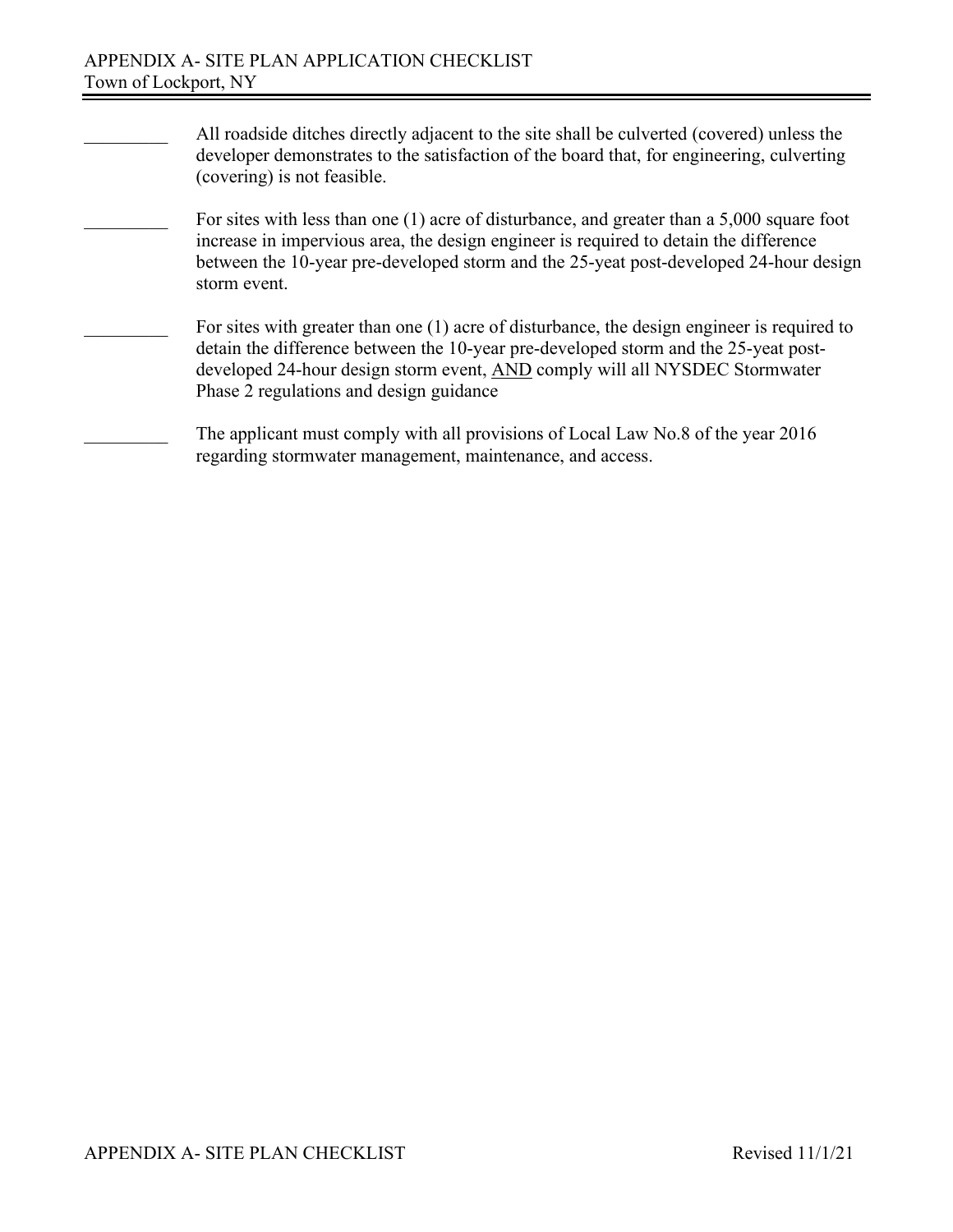## VII.SITE PLAN ENGINEERING REPORT

| The applicant must provide three (3) copies of the site plan engineering report. This<br>report will contain (at a minimum), the following sections:                       |
|----------------------------------------------------------------------------------------------------------------------------------------------------------------------------|
|                                                                                                                                                                            |
| <b>General Project Description</b><br>Project Location Map                                                                                                                 |
| Water System Calculations                                                                                                                                                  |
| Sanitary Sewer System Calculations                                                                                                                                         |
| <b>Storm Water Calculations</b><br>$\bullet$                                                                                                                               |
|                                                                                                                                                                            |
| Provide the following information related to the proposed waterline for the facility in the<br>design report. This would include the following:                            |
| Domestic water demand (include Calculations)                                                                                                                               |
| Static waterline pressure (at the waterline at the right-of-way.)                                                                                                          |
| Anticipated pressure at the facility (include headloss calculations through the<br>water service and backflow preventer/RPZ and meter)                                     |
| Calculations must reflect a C value of $C=100$ .<br>$\bullet$                                                                                                              |
| The design engineer must comment on the need to provide a sprinkler system<br>for the facility.                                                                            |
| Provide fireflow calculations for the facility (if applicable).                                                                                                            |
| Provide the following information related to the proposed sanitary sewer system for the                                                                                    |
| facility in the design report. This would include the following:                                                                                                           |
| Number of employees at the facility.                                                                                                                                       |
| Sanitary sewer demand and lateral pipe sizing (include Calculations)                                                                                                       |
| Downstream Sewer Capacity Calculations for projects with a discharge over<br>$2,500$ gpd.                                                                                  |
| I/I Offset calculations for sewer remediation work.                                                                                                                        |
| Provide the following information related to the storm water calculations for the facility<br>in the design report. This would include the following:                      |
| Soil types of the site                                                                                                                                                     |
| Permeability and depth of water table of the soil.                                                                                                                         |
| Description/Narrative on existing grading and stormwater runoff.                                                                                                           |
| Description/Narrative on proposed grading and stormwater runoff.                                                                                                           |
| Comment on the presence and show location of any NYSDEC or Federal                                                                                                         |
| Wetlands, wetland buffer areas, or 100-year Floodplain boundaries.                                                                                                         |
| For sites with less than one (1) acre of disturbance, the design engineer is<br>$\bullet$<br>required to detain the difference between the 10-year pre-developed storm and |
| the 25-yeat post-developed storm. Calculations must be provided supporting                                                                                                 |
| the entire stormwater system.                                                                                                                                              |
| For sites with greater than one $(1)$ acre of disturbance, the design engineer is                                                                                          |

required to detain the difference between the 10-year pre-developed storm and the 25-yeat post-developed storm, AND comply will all NYSDEC Stormwater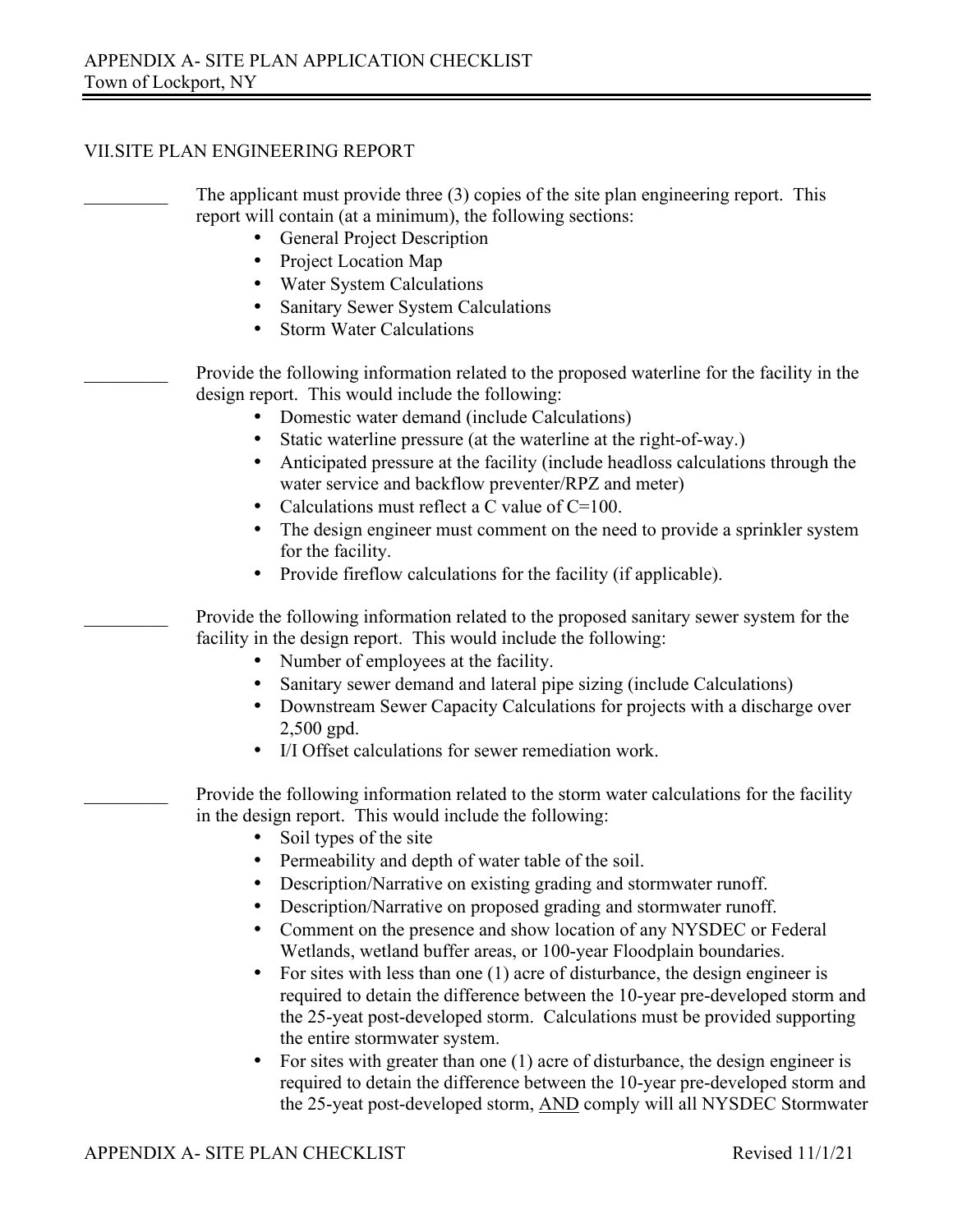Phase 2 regulations. Calculations must be provided supporting the entire design of the stormwater system.

- Calculations to be provided must include all assumptions, time of concentration, and detention pond sizing, and stormwater pipe sizing.
- All existing headwater and tailwater conditions must be considered for the design calculations.
- Refer to Appendix C "Design of Stormwater Detention Facilities" for design guidance.